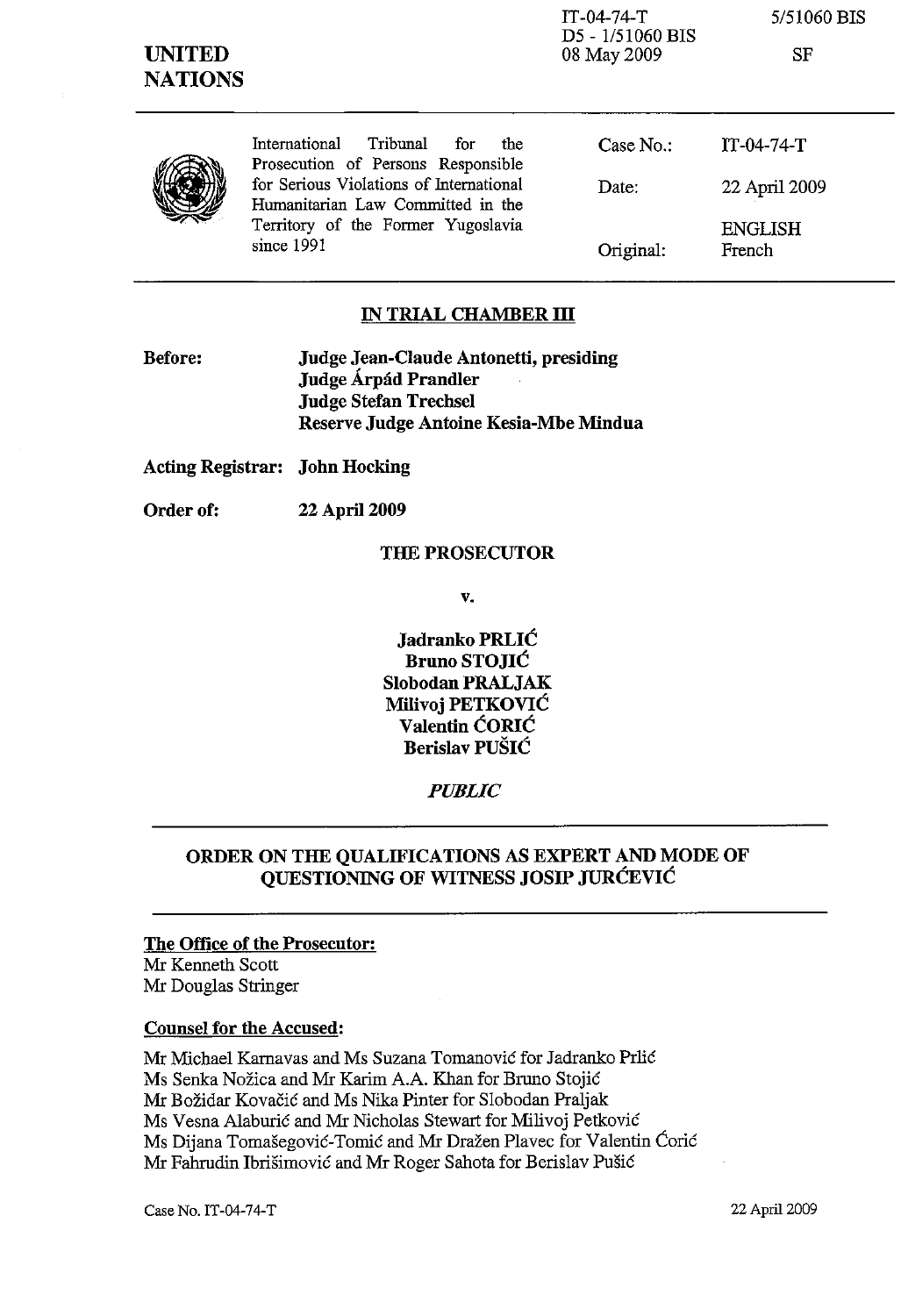**TRIAL CHAMBER ill** ("Chamber") of the International Tribunal for the Prosecution of Persons Responsible for Serious Violations of International Humanitarian Law Committed in the Territory of the Former Yugoslavia since 1991 ("Tribunal");

**SEIZED** of Slobodan Praljak's Submission of the Expert Report of Dr Josip Jurčević filed on 16 March by Counsel for the Accused Praljak ("Praljak Defence"), to which three annexes are appended ("Disclosure") and by means of which the Praljak Defence discloses to the Chamber and the Parties, pursuant to Rule 94 *bis* of the Rules of Procedure and Evidence ("Rules"), the historical Expert Report of witness Josip Jurčević ("Witness") entitled "Bosnia and Herzegovina 1990-1995" ("Expert Report"),

**NOTING** the submission "Slobodan Praljak's Supplement to the Submission of the Expert Report of Dr Josip JurceviC" filed by the Praljak Defence on 19 March 2009, to which is appended an annex by means of which, due to a technical problem, the Praljak Defence re-filed, with the Registry one of the annexes appended to the Disclosure,

**NOTING** the Praljak Defence team's witness schedule of 7 April 2009 indicating that the Praljak Defence intends to call the Witness to testify from 6 July 2009 for a duration of three hours, $<sup>1</sup>$ </sup>

**NOTING** the Notices filed by Counsel for the Accused Stojic ("Stojic Defence"), the Prosecutor's Office ("Prosecution"), Counsel for the Accused Prlic (prlic Defence") and Counsel for the Accused Petkovic ("Petkovic Defence"), filed with the Registry on 14 April 2009,  $2^{15}$  April 2009,  $^{3}$  and 16 April 2009<sup>4</sup> respectively, pursuant to Rule *94 bis* (B) of the Rules, informing the Chamber of their intention to cross-examine the Witness,

<sup>&</sup>lt;sup>1</sup> Praljak Defence team's witness schedule sent by e-mail to the Chamber on 7 April 2009.

<sup>2</sup> Bruno Stojic's Notice pursuant to Rule 94 *bis* (B) to cross-examine Praljak Defence Expert Witness Dr Josip Jurčević, 13 April 2009, ("Stojić Defence Notice"); Prosecution Notice regarding Slobodan Praljak's filings tendered concerning expert witnesses Dr Josip Jurcevic and Dr Valdo Sakic, 14 April 2009, ("Prosecution Notice").

<sup>3</sup> Jadranko PrJic's Notice pursuant to Rule 94 *bis* (B) to cross-examine Praljak Defence Expert Witnesses Dr Josip Jurčević and Dr Vlado Sakić, 15 April 2009 ("Prlić Defence Notice"). 4 Petkovic Defence Notice pursuant to Rule 94 bis (B) concerning Praljak Defence Expert Witnesses Dr Josip Jurčević and Dr Vlado Sakić, 16 April 2009 ("Petković Defence Notice").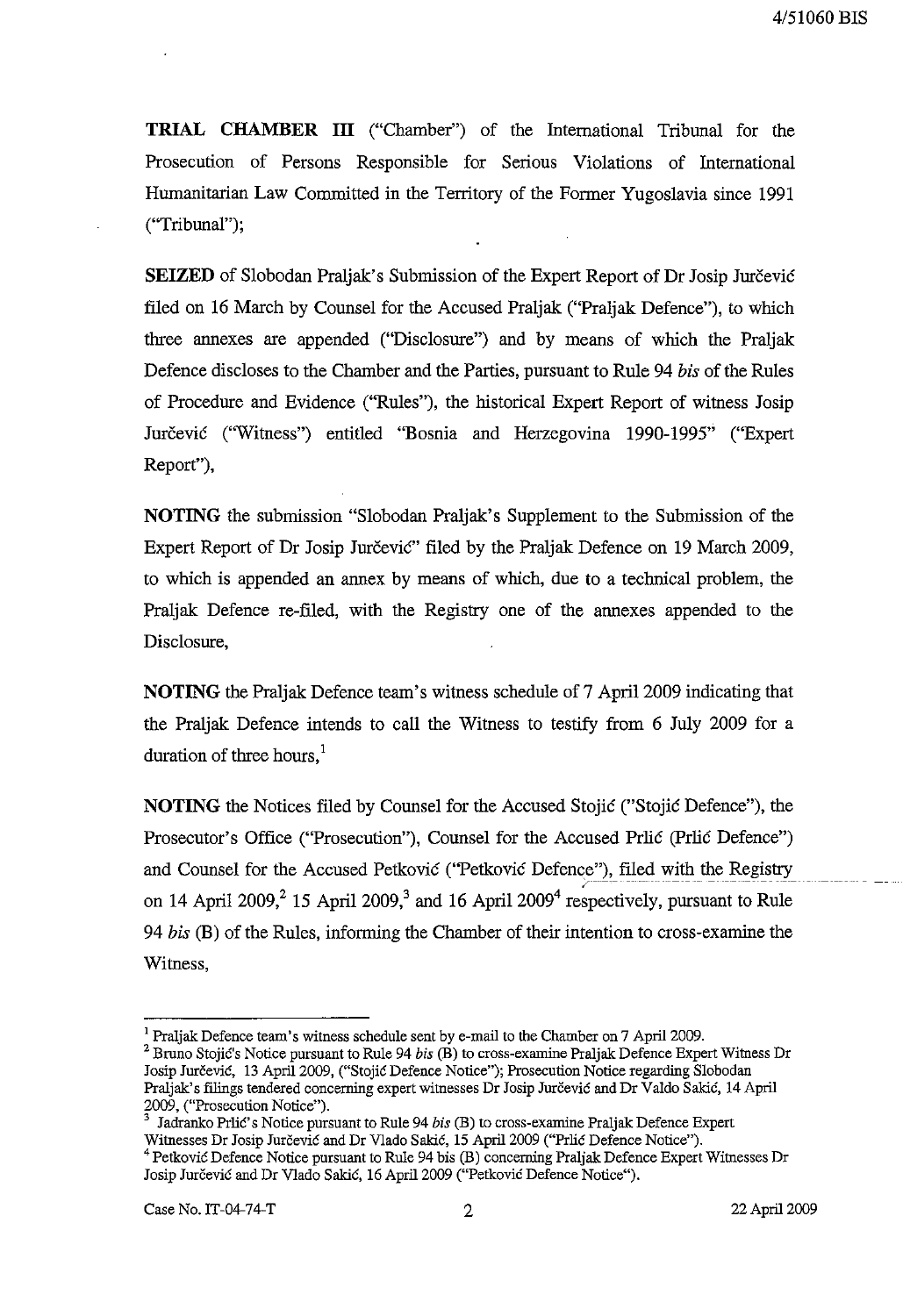**CONSIDERING** that, as a preliminary matter, Counsel for the Accused Corie and Pusic did not file a notice informing the Chamber of their intention to cross-examine the Witness,

**CONSIDERING** that the Chamber notes that the Petković Defence filed the Petković Defence Notice on 16 April 2009, namely one day after the expiry of the prescribed thirty-day period for reply in accordance with Rule 94 *his* of the Rules,

**CONSIDERING** that the Chamber therefore finds the Petkovie Defence Notice inadmissible,

**CONSIDERING** that, in anticipation of the Witness' appearance, the Chamber must rule on the qualifications of the said Witness, whose testimony is scheduled for 6 to 9 July 2009,

**CONSIDERING** that the Chamber reminds the Prosecution and the Stojie and Prlie Defence teams that, pursuant to Rule 94 *his* (B) (iii) of the Rules, "the opposing Party shall indicate to the Chamber if it challenges the qualifications of the witness as an expert or the relevance of all or parts of the report and/or the statement, and if so, which parts",

**CONSIDERING** that the Chamber notes that, in their respective Notices, neither the Prosecution nor the Stojić and Prlić Defence teams provide an assessment of the Witness' qualifications as an expert and do not indicate whether they accept the Expert Report or not,

**CONSIDERING** that, having perusing the Expert Report and *Curriculum Vitae* of the Witness attched in Annex B of the Disclosure, the Chamber considers that the Witness is, *prima facie,* able to testify in his capacity as an expert historian on questions relating to the political and social context of the Republic of Bosnia-Herzegovina between 1990 and 1995 and on political relations and humanitarian and logistical cooperation between the Republic of Croatia and Bosnia-Herzegovina between 1991 and 1995,

**CONSIDERING** that the Chamber therefore authorises the Witness to testify in his capacity as an expert, and that the Praljak Defence will have three hours to conduct its examination-in-chief and any possible re-examination,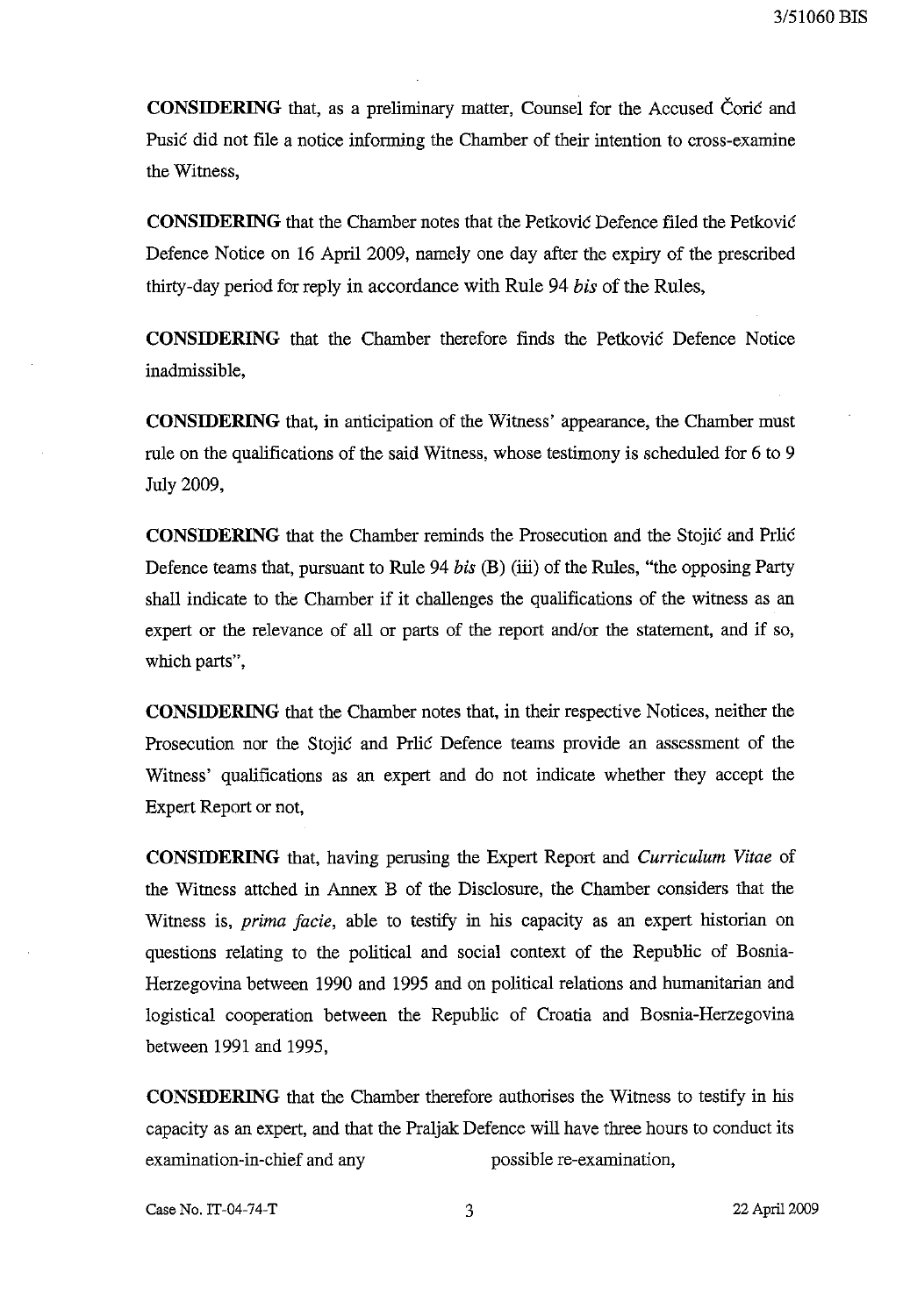**CONSIDERING** that the Chamber notes, however, that certain excerpts from the Expert Report focus on events which allegedly took place outside of the periods relevant to the Amended Indictment of 11 June 2008, notably with reference to the history of Bosnia Herzegovina from antiquity to 1989 and events preceding 1991,

**CONSIDERING** that, for reasons of judicial economy, the Chamber therefore invites the Pralj ak Defence, during its examination of the Witness, to concentrate on those parts of the Expert Report which are relevant to the time-frame of the Amended Indictment,

**CONSIDERING** that, in the absence of any specific or reasoned request on the part of the Prosecution with regard to the time required for the conduct of the crossexamination, it is appropriate to comply with the practice of the Chamber which allows the Prosecution 100% of the time allocated for the direct examination to conduct its cross-examination and re-examination,<sup>5</sup>

**CONSIDERING** that the Chamber therefore decides that the Prosecution will be granted three hours to conduct its cross-examination of the Witness,

**CONSIDERING** that, with regard to the cross-examination to be conducted by the Stojic and Priic Defence teams, the Chamber also assumes that, in the absence of any specific or reasoned request in accordance with paragraph 16 of the Decision of 24 April 2008, it is appropriate to comply with the practice of the Chamber which allows the Defence teams 50% of the time allocated for the direct examination and re examination,<sup>6</sup>

**CONSIDERING** that the Chamber therefore decides that the Stojic and Prlic Defence teams shall share a time span of one and a half hours for the purposes of conducting their respective cross-examinations,

## **FOR THE FOREGOING REASONS,**

<sup>&</sup>lt;sup>5</sup> Decision Adopting Guidelines for the Presentation of Defence Evidence, 24 April 2008 ("Decision of 24 April 2008"), para. 14.

<sup>&</sup>lt;sup>6</sup> Decision of 24 April 2008, para. 15.